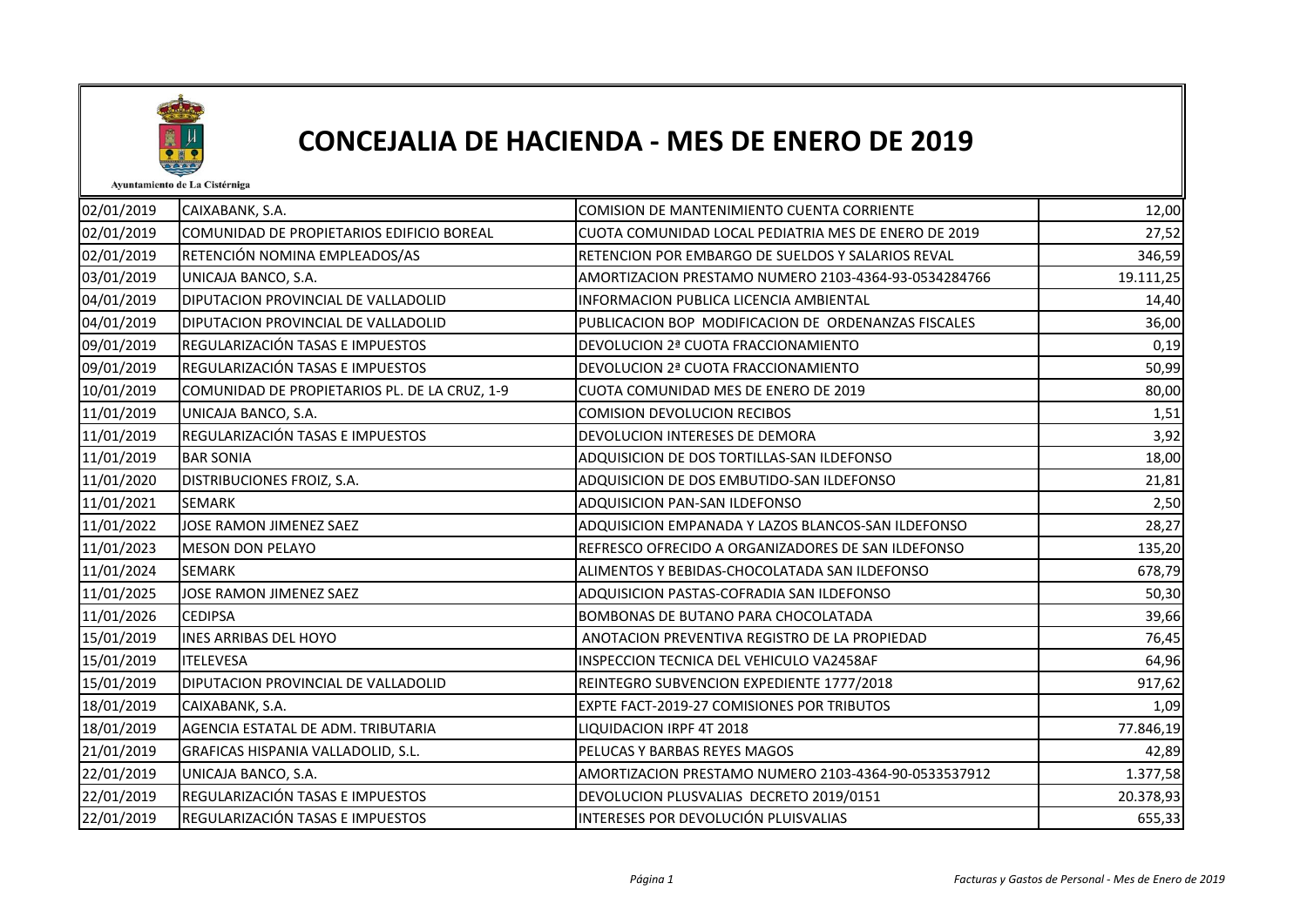| 22/01/2019 | NOMINAS E INDEMNIZACIONES CONCEJALES  | INDEMNIZACIONES CONEJALES MES DE DICIEMBRE DE 2019              | 823,20    |
|------------|---------------------------------------|-----------------------------------------------------------------|-----------|
| 24/01/2019 | DISTRIBUCIONES FROIZ, S.A.            | SUMINISTROS PARA VOLUNTARIOS DE CABALGATA Y SAN ILDEFONSO       | 173,63    |
| 24/01/2019 | MARIA DEL CARMEN REY VIEIRA           | COSTO CLASE BOLILLOS A TRABAJADORA SEGÚN CONVENIO               | 48,18     |
| 24/01/2019 | AGUA DE VALLADOLID EPEL               | SUMINISTRO DE AGUA MES DE DICIEMBRE DE 2018                     | 22.301,25 |
| 24/01/2019 | ASOCIACION LA BIEN PAGA CYL           | TALLER DE LA CABALGATA DE REYES 2019                            | 400,00    |
| 24/01/2019 | ALEJOP OCIO SLU                       | GLOBOSESCENARIO CABALGATA DE REYES MAGOS 2019                   | 550,01    |
| 24/01/2019 | <b>IBERDROLA CLIENTES S.A.U.</b>      | ENERGIA EDIFICIOS PUBLICOS DE 08/11/2018 A 18/12/2018           | 20.393,53 |
| 24/01/2019 | M. ANTONIA RAMIREZ SAZ                | COSTO CLASE MANUALIDADES A TRABAJADORA SEGÚN CONVENIO           | 55,00     |
| 24/01/2019 | JOSE RAMON JIMENEZ SAEZ               | ROSCONES DE NATA PARA LA CABALGATA DE REYES                     | 68,48     |
| 24/01/2019 | VESTUARIO PROFESIONAL WORK MEN S.L.L. | EPIS Y VESTUARIO PERSONAL DE SERVICIOS                          | 119,48    |
| 24/01/2019 | VESTUARIO PROFESIONAL WORK MEN S.L.L. | VESTUARIO PERSONAL DE LIMPIEZA                                  | 820,99    |
| 24/01/2019 | TELE ONDAS, S.L.                      | MANTENIMIENTO MENSUAL REPETIDOR VIGILANTES MUNICIPALES          | 242,00    |
| 24/01/2019 | FIDEL GONZALEZ CAMACHO                | REDACCION PROYECTO C/ SAN ANDRES, FUENTE AMARGA E IGNACIO PE    | 3.180,00  |
| 24/01/2019 | DISCOMTES VALLADOLID, S.L.            | SUMINISTRO GASOIL EN NAVE MUNICIPAL EL 04/01/19 -               | 1.140,35  |
| 24/01/2019 | ENDESA ENERGIA, S.A.U.                | CONSUMO GAS DE 19/11/2018 A 20/12/2018 CEIP J. DIAZ             | 3.619,86  |
| 24/01/2019 | ENDESA ENERGIA, S.A.U.                | GAS DE 19/11/2018 A 20/12/2019 - FRONTON                        | 1.210,07  |
| 24/01/2019 | ENDESA ENERGIA, S.A.U.                | GAS DE 19/11/2018 A 20/12/2018CASA CONSISTORIAL                 | 1.168,21  |
| 24/01/2019 | ENDESA ENERGIA, S.A.U.                | GAS DE 19/12/2018 A 20/12/2018 EN C/ SAN ANDRES-NAVE            | 436,99    |
| 24/01/2019 | ENDESA ENERGIA, S.A.U.                | GAS DE 19/11/2018 A 20/12/20198 EN C/ PINODUERO 4 1-A           | 12,48     |
| 24/01/2019 | ENDESA ENERGIA, S.A.U.                | GAS DE 19/11/2018 A 20/12/2019 CASA DE CULTURA                  | 3.111,58  |
| 24/01/2019 | ENDESA ENERGIA, S.A.U.                | GAS DE 19/11/2018 A 20/12/2018 EN C/ ESCUELAS 4-PIJ             | 32,07     |
| 24/01/2019 | TELEFONICA DE ESPAÑA SAU              | TELEFONO MOVIL -DE 18 DE NOV. A 17 DE DICI. 2018                | 520,86    |
| 24/01/2019 | ENDESA ENERGIA, S.A.U.                | GAS DE 19/11/2018 A 20/12/2018 FRONTÓN                          | 129,29    |
| 24/01/2019 | ENDESA ENERGIA, S.A.U.                | GAS DE 19/11/2018 A 20/12/2018 CONSULTORIO MÉDICO               | 743,18    |
| 24/01/2019 | MARGEN LIBROS, SL                     | LIBROS ""EL MIL PLANTAS"" PARA ALUMNOS DEL CURSO                | 192,00    |
| 24/01/2019 | ANA BELEN RODRIGUEZ BUSTOS            | TINTORERIA PARA LIMPIEZA DE TRAJES REYES MAGOS                  | 382,36    |
| 24/01/2019 | VESTUARIO PROFESIONAL WORK MEN S.L.L. | CASACAS PARA VESTUARIO SERVICIO DE LIMPIEZA DE EDIFICIOS        | 219,37    |
| 24/01/2019 | TELEFONICA DE ESPAÑA SAU              | PLAN CORPORATIVO TARIFA UNICA DE 18 DE NOV A 14 DE DICI DE 2018 | 29,21     |
| 24/01/2019 | <b>AUVASA</b>                         | SUBVENCION A LA EXPLOTACION ENERO 2019                          | 21.811,12 |
| 24/01/2019 | DIPUTACION PROVINCIAL DE VALLADOLID   | EXPOSICIÓN PÚBLICA PROYECTO TÉCNICO TRAVESIA                    | 40,80     |
| 24/01/2019 | DIPUTACION PROVINCIAL DE VALLADOLID   | EXPOSICION APROBACION INICIAL PRESUPUESTOS 2019                 | 33,60     |
| 24/01/2019 | <b>SERKONTEN</b>                      | MANTENIMINETO CONTENEDORES DE 01/01/2018 A 31/03/2019           | 913,35    |
| 24/01/2019 | ENDESA ENERGIA, S.A.U.                | GAS DE 19/11/2018 A 20/12/2018 VESTUARIOS EMPLEADOS             | 411,46    |